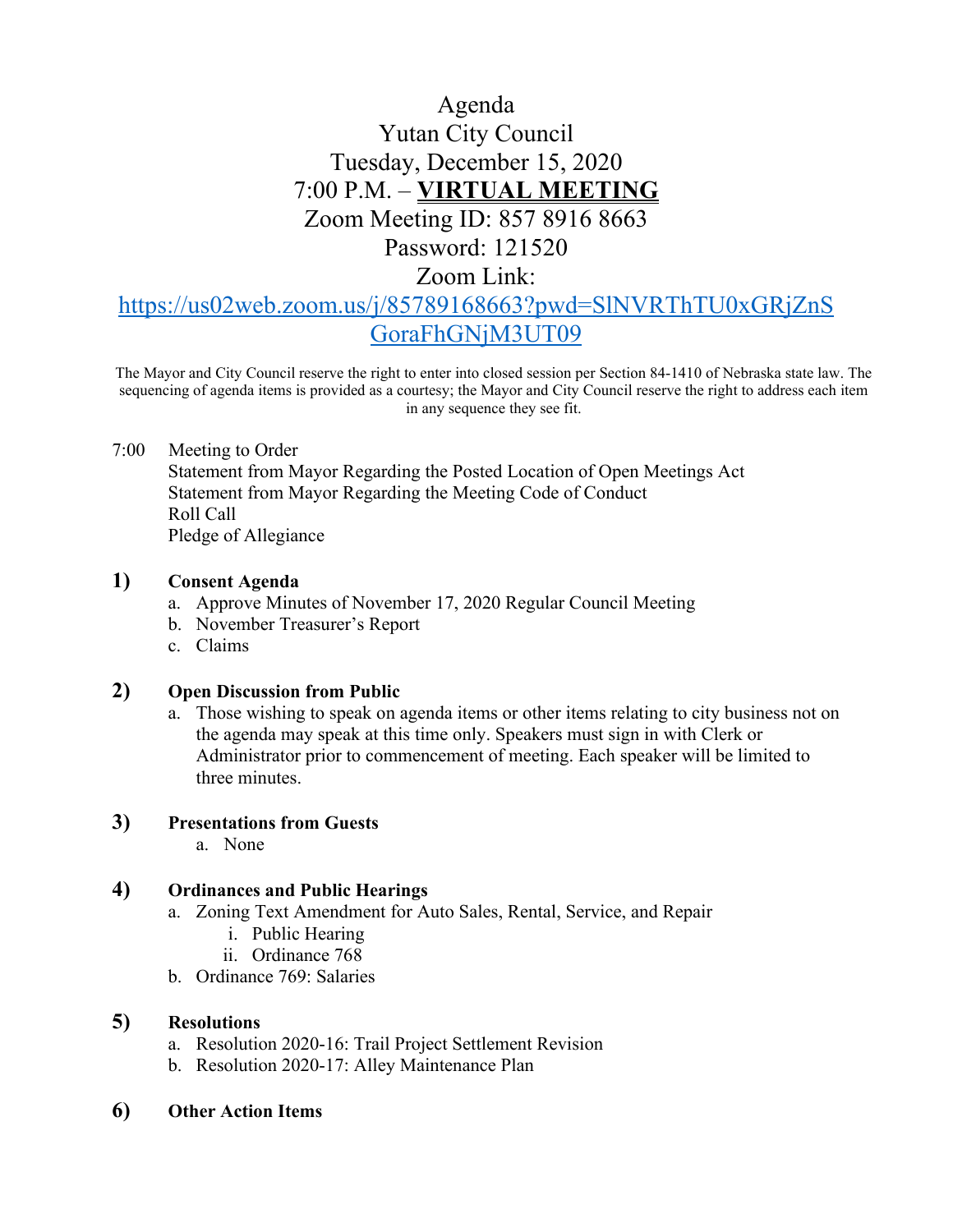- a. Award Contract for 5<sup>th</sup> Street/Hillside Water Main Project
- b. Purchase of Lawnmower(s)
- c. Employee Handbook Revisions
- d. Review and Approval of Strategic Planning Proposal
- e. COVID-19 Leave Policy Update
- f. Authorization to Purchase Hometown Heroes Banners
- g. Authorization to Make Offer to Highest Bidder for John Deere John Deere 5085M Utility Tractor with H260 Loader Attachment and Blade Attachment
- h. Authorization of Retirement Contribution to Full-Time Employees and City Council Appointed Part-Time Employees

# **7) Discussion Items**

- a. COVID-19 Discussion
- b. Occupation Tax Report from City Clerk Treasurer

## **8) Supervisor's Reports**

- a. Library
- b. Police Department
- c. Maintenance Department
- d. City Administrator

# **9) Council Discussions**

### **Meeting Adjourned**